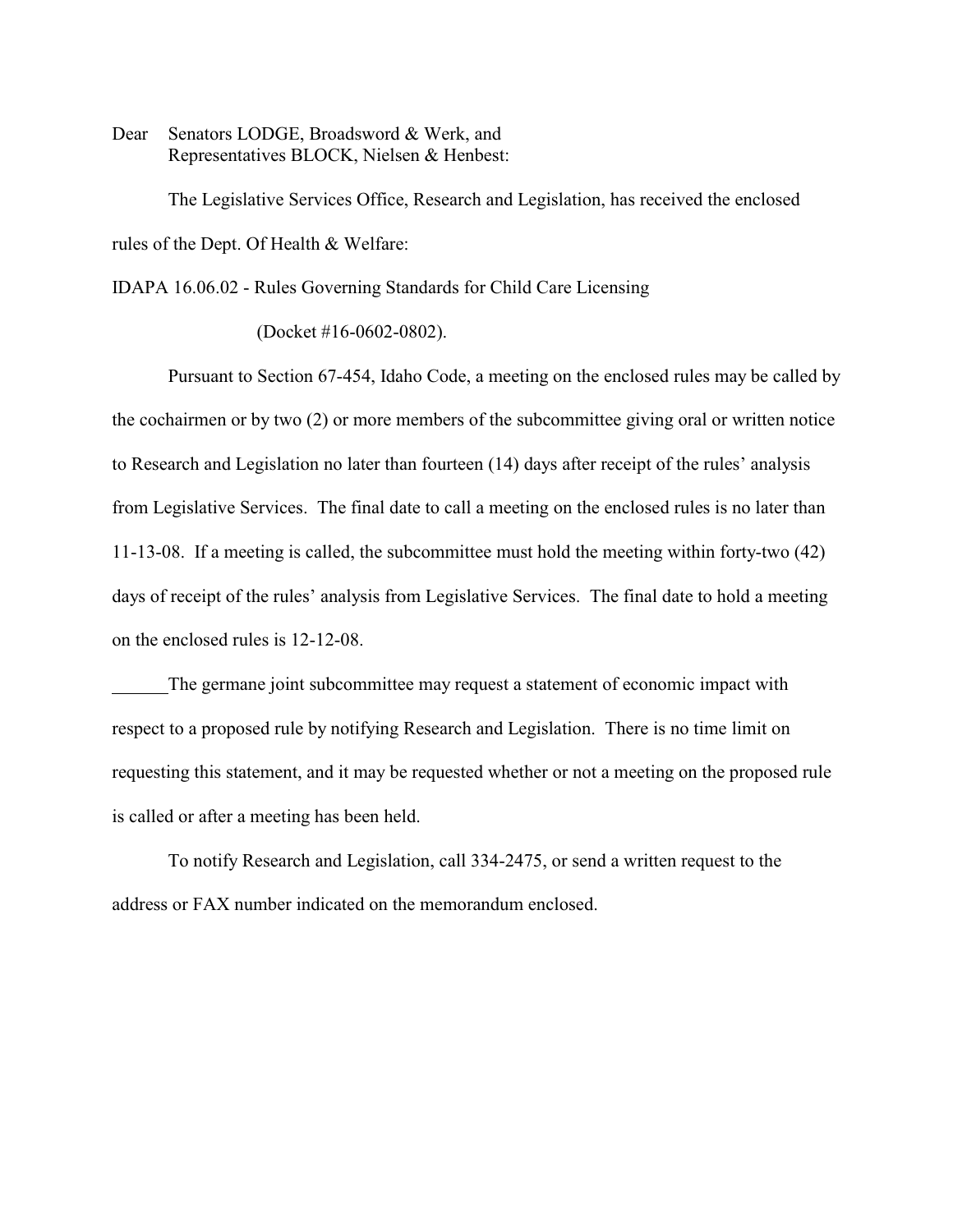## **MEMORANDUM**

| TO:             | Rules Review Subcommittee of the Senate Health & Welfare Committee and the<br>House Health & Welfare Committee                            |
|-----------------|-------------------------------------------------------------------------------------------------------------------------------------------|
| <b>FROM:</b>    | Research & Legislation Staff - Paige Alan Parker                                                                                          |
| <b>DATE:</b>    | October 23, 2008                                                                                                                          |
| <b>SUBJECT:</b> | Department of Health and Welfare - IDAPA 16.06.02 - Rules Governing<br>Standards for Child Care Licensing (Docket No. 16-0602-0802 (Fee)) |

By this Fee Rule docket, the Department of Health and Welfare amends chapter 06.02 of title 16, Idaho Administrative Code (Docket No. 16-0602-0802)(hereinafter, "fee rule").

The Department states that the purpose of the fee rule is to clarify the application, inspection and criminal history fees charged for licensing. Additional housekeeping changes are also being undertaken.

The Department states that the fee rule is authorized by sections 39-1111, 39-1209, 39- 1210, 39-1211, 39-1213, 56-1003, 56-1004A and 56-1005(8), Idaho Code. Chapter 11, title 39, Idaho Code, deals with basic day care license. Section 39-1111(3), Idaho Code, authorizes and directs the Idaho Board of Health and Welfare to establish procedures necessary to implement the chapter provisions. Chapter 12, title 39, Idaho Code, is the Child Care Licensing Reform Act. Sections 39-1209, 39-1210, 39-1211 and 39-1213, Idaho Code, grants the Idaho board of health and welfare the power to promulgate appropriate rules to implement and force listed standards with regard to licensing children's agencies, children's residential care facilities, private foster homes and children's therapeutic outdoor programs.Chapter 10, title 56, Idaho Code, deals generally with the Department. Section 56-1003, Idaho Code, provides the Board of Health and Welfare broad rulemaking authority. Section 56-1004A, Idaho Code, adopted in 2005 and amended in 2006, deals specifically with criminal history and background checks. Subsection 56-1005(8), Idaho Code, permits the Board to adopt, amend or repeal rules of the Department.

According to the Department, the fee rule increases the fee to employees of child care licensee applicants who are required to have a criminal history and background check through the Department from \$45 to \$55, except for the initial licensee applicant. The Department does not anticipate a fiscal impact to the General Fund. The Department states that negotiated rulemaking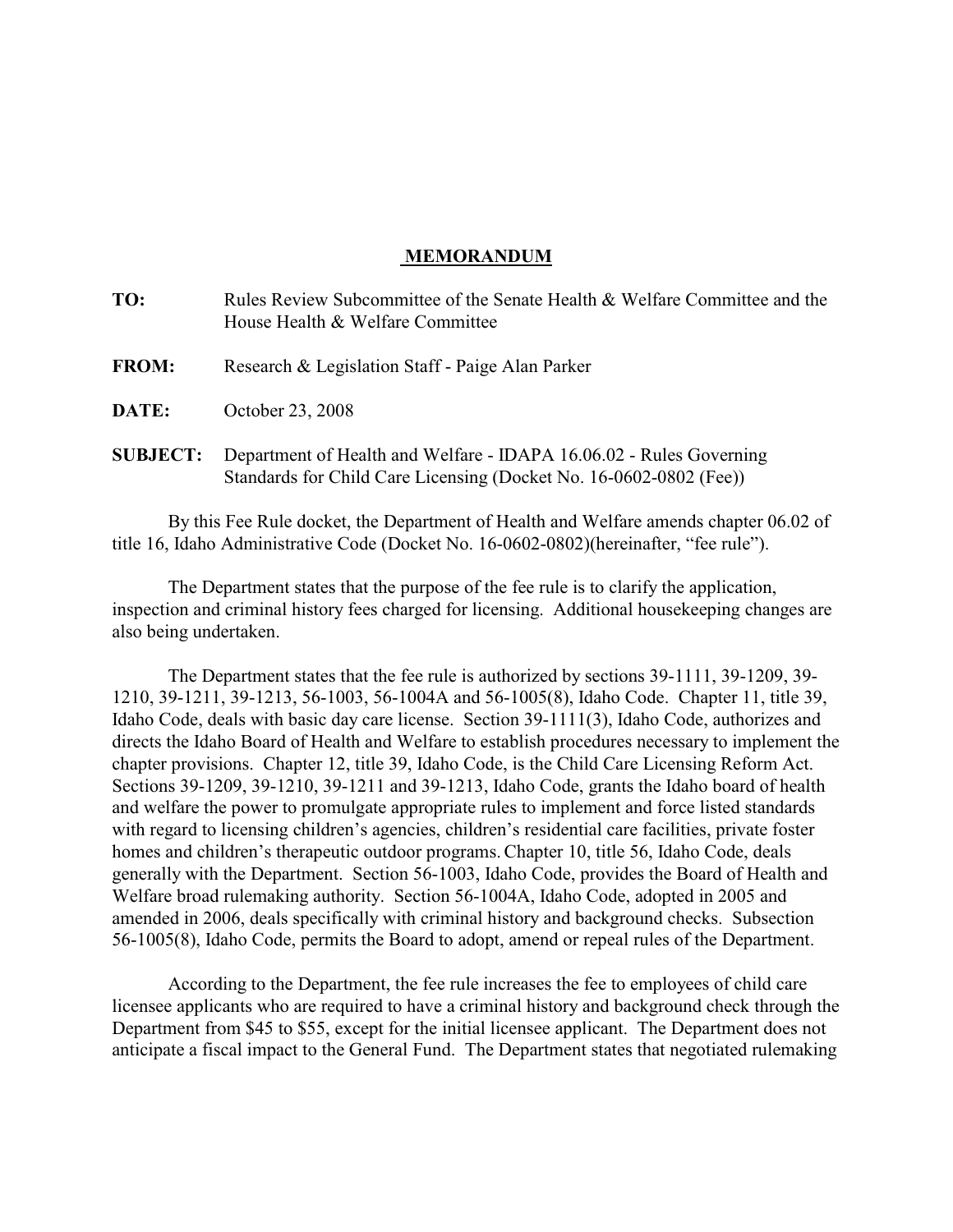was not conducted because the changes are being made to bring the criminal history check requirement into compliance with IDAPA 16.05.06, "Criminal History and Background Checks."

The Department states a public hearing will be held if requested in writing by 25 persons, a political subdivision or an agency by October 15, 2008. All written comments must be delivered to the Department on or before October 22, 2008.

## **ANALYSIS**

The fee rule deletes the statement that some of the purposes of the day care standards are to provide a statement of policy, provide exemption, define terms, designate licensing authorities and authorized the promulgation of rules. Section 300.01. The fee rule universally substitutes the term "inspection" for "application." The fee rule provides that the initial fire and health inspection fees are not refundable. Section 300.02.

The fee rule clarifies that criminal history check fees and application fees for renewal must be paid directly to the Department. Section 300.02.b. The fee rule also clarifies that the initial application for a basic day care license includes a \$45 criminal history check fee charge for each licensing applicant. Section 300.03.a.iii.

Unlicensed and previously licensed group day care facilities (caring for seven to twelve children) must be certified by obtaining a criminal history check for the applicant and staff. The fee for this criminal history check has been increased from \$45 to \$55 by the fee rule. Section 300.05.a.ii.

The fee rule provides that criminal history checks are required on employees, volunteers and all other individuals twelve years or older who have unsupervised direct contact with children in the care of day care centers, group day care facilities and family day care homes. Section 300.09. [Note: the 12 year or older requirement for a criminal history and background check in this fee rule is at variance with the 13 year and older self declaration requirement contained in Docket No. 16-0612-0802 dealing with individuals living in a home and in direct contact with children in the Idaho Child Care Program (ICCP).]

# **SUMMARY**

 The fee rule appears to be authorized by sections 39-1111, 39-1209, 39-1210, 39-1211, 39-1213, 56-1003 and 56-1004A, Idaho Code.

cc: Department of Health and Welfare Tamara Prisock & Larraine Clayton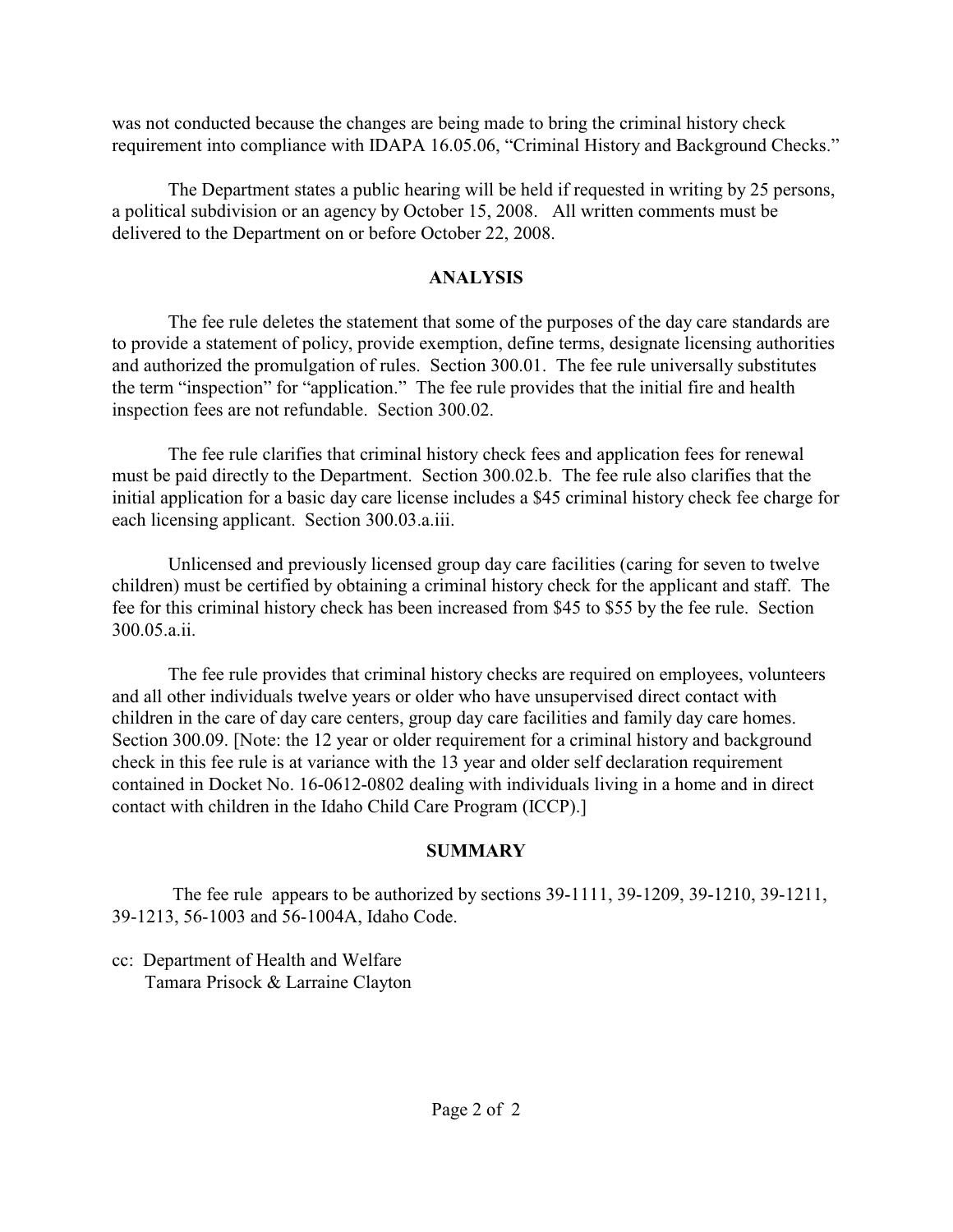# **IDAPA 16 - DEPARTMENT OF HEALTH AND WELFARE 16.06.02 - RULES GOVERNING STANDARDS FOR CHILD CARE LICENSING DOCKET NO. 16-0602-0802 (FEE RULE) NOTICE OF RULEMAKING - PROPOSED RULE**

**AUTHORITY:** In compliance with Section 67-5221(1), Idaho Code, notice is hereby given that this agency has initiated proposed rulemaking procedures. The action is authorized pursuant to Sections 39-1111, 39-1209, 39-1210, 39-1211, 39-1213, 56-1003, 56-1004A, and 56-1005(8), Idaho Code.

**PUBLIC HEARING SCHEDULE:** Public hearing(s) concerning this rulemaking will be scheduled if requested in writing by twenty-five (25) persons, a political subdivision, or an agency, not later than October 15, 2008.

The hearing site will be accessible to persons with disabilities. Requests for accommodation must be made not later than five (5) days prior to the hearing, to the agency address below.

**DESCRIPTIVE SUMMARY:** The following is a nontechnical explanation of the substance and purpose of the proposed rulemaking:

To help assure the health and safety of children across the state, the Department has established standards for day care licensing and certification. These standards are being amended to clarify the application, inspection, and criminal history fees charged for licensing. Obsolete language is also being deleted.

**FEE SUMMARY:** The following is a specific description of the fee or charge imposed or increased:

This rulemaking increases the fee to employees of child care licensee applicants who are required to have a criminal history and background check through the Department. Under Section 56-1004A, Idaho Code, applicants are required to pay the cost of these checks which have increased from \$45 to \$55. Each individual required to complete a criminal history and background check will pay an extra \$10 with the exception of the initial licensee applicant.

**FISCAL IMPACT:** The following is a specific description, if applicable, of any fiscal impact on the state general fund greater than ten thousand dollars (\$10,000) during the fiscal year.

This rulemaking has no anticipated fiscal impact to the state general fund.

**NEGOTIATED RULEMAKING:** Pursuant to 67-5220(1), Idaho Code, negotiated rulemaking was not conducted because these changes are being made to bring the criminal history checks requirements into compliance with IDAPA 16.05.06, "Criminal History and Background Checks*."*

**ASSISTANCE ON TECHNICAL QUESTIONS, SUBMISSION OF WRITTEN COMMENTS:** For assistance on technical questions concerning the proposed rule, contact Larraine Clayton at (208) 334-5699*.*

Anyone may submit written comments regarding this proposed rulemaking. All written comments must be directed to the undersigned and must be delivered on or before October 22, 2008.

DATED this 19th day of August, 2008.

DHW - Administrative Procedures Section 450 West State Street - 10th Floor P.O. Box 83720 Boise, Idaho 83720-0036 phone: (208) 334-5564; fax: (208) 334-6558 e-mail: dhwrules@dhw.idaho.gov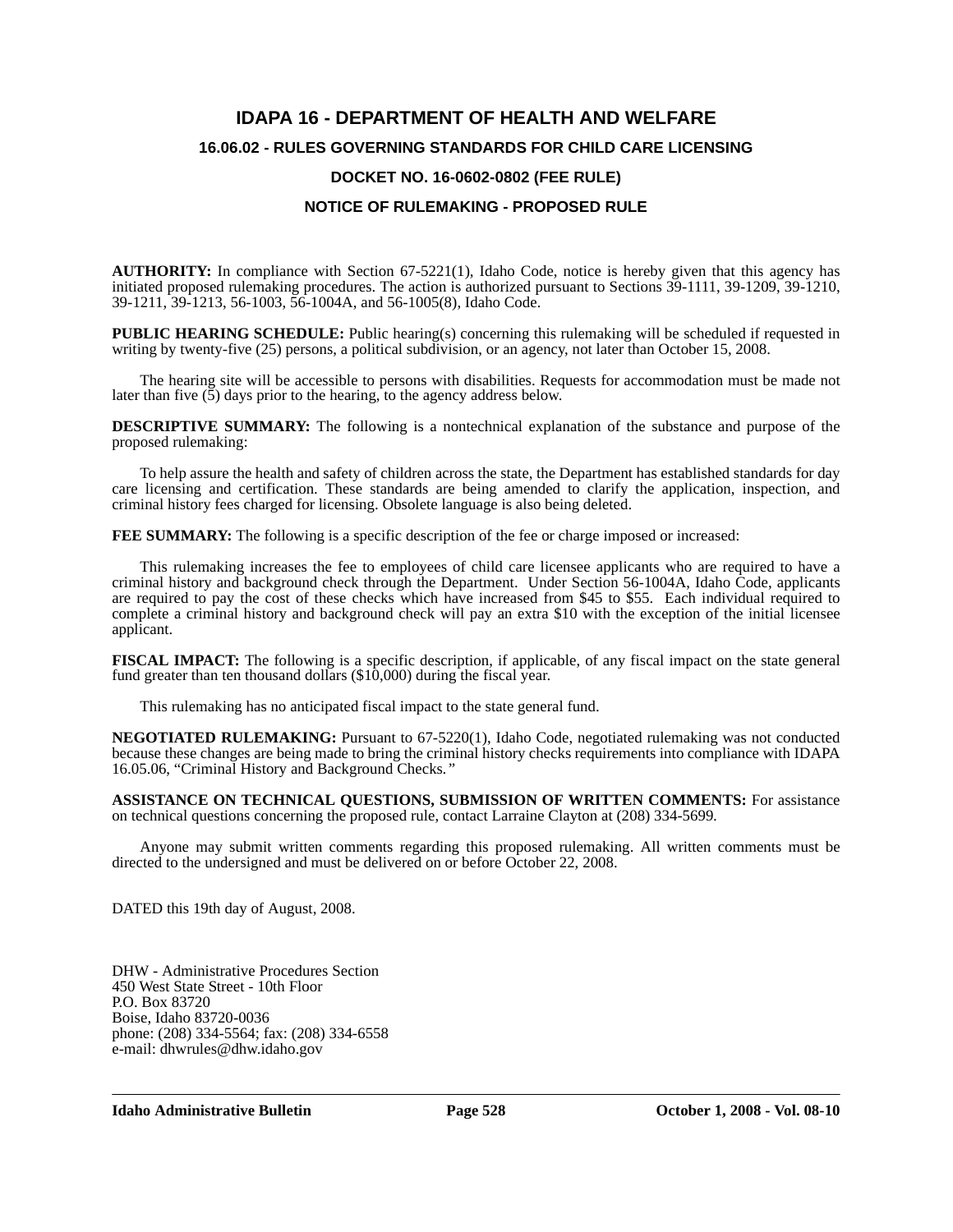#### **THE FOLLOWING IS THE TEXT FOR DOCKET 16-0602-0802**

#### **300. STANDARDS FOR DAY CARE.**

**01. Purpose**. The stated legislative purpose of Sections 39-1101 through 39-1117, Idaho Code, *enacted in 1987 and as amended in 1990, 1992 and 1994,* is to provide for minimum statewide day care licensing for children less than twelve (12) years of age. *The purpose is to provide a statement of policy, provide exemption, define terms, designate licensing authorities and authorize the promulgation of rules.* Persons with certain criminal backgrounds are prohibited from working in day care centers. Responsibilities for regulatory authority are divided between the Board, the state fire marshal, and the *district* public health *departments* districts. As stated in Section 39-1101, Idaho Code: "It is declared to be the policy of the state to establish a minimum statewide system for the protection of children in day care centers. This system is intended to establish minimum standards, while still leaving primary responsibility for evaluation and selection of day care services with parents. The minimum standards established by this chapter *shall* are not to be construed as preempting more stringent regulation by county or city ordinance." *(3-30-01)*( )

**02. Fee Charged**. Fees *shall be* are charged at the time of initial application for a basic day care license or certification. The fees will be used to cover the expenses for fire inspections, health inspections and criminal history <u>and background</u> checks. The initial *application* inspection fees *shall not be* are non-refundable. Basic day care licenses and certifications *shall be* are valid for a period of two (2) years. licenses and certifications *shall be* are valid for a period of two (2) years.

**a.** Fees *shall* will also be charged at the time of application for renewal of a license or certification. An application for renewal must be filed every two (2) years prior to the expiration of a current basic day care license or certification in order for the current license or certification to remain valid, pending the completion of the appropriate inspections. Application <u>and inspection</u> fees for renewal *shall not be* are non-refundable.  $(3-30-01)($ 

**b.** Fees for initial *application* inspection and renewal of basic day care licenses and certifications *shall* must be paid directly to the inspecting fire and health *agencies, except for* agencies,  $\epsilon$ The criminal history checks that will fees and application fee for renewal must be paid directly to the Department. *will* fees and application fee for renewal must be paid directly to the Department.

**c.** The applicable license fee payable to the Department upon initial application or a renewal *shall* will be reduced for any day care facility which provides evidence that at least fifty percent (50%) of its staff is certified in infant/child first aid and cardiopulmonary resuscitation.  $\left(3.300H\right)$ infant/child first aid and cardiopulmonary resuscitation.

To receive such refund of monies paid to the Department for licensure or renewal, the applicant or owner/operator of such day care facility *shall* must submit to the Department day care licensing unit, at any time during the period of a valid license or certificate for day care, written documentation of the number of staff in the day care facility and that at least fifty percent (50%) of that staff is certified in infant/child first aid and cardiopulmonary resuscitation. resuscitation.  $\left(3.30-0.01\right)(\frac{1}{2})$ 

ii. Upon receipt of valid documentation that fifty percent (50%) of the staff of that day care facility is so certified, a payment equal to twenty-five percent (25%) of the licensing fee paid *shall* will be made to the applicant or owner/operator of such licensed day care facility. *(3-30-01)*( )

**03. Initial Application Fees for Basic Day Care License**. All unlicensed and previously licensed day care centers caring for thirteen (13) or more children are required to submit an initial application for a basic day care license. The maximum fees for both unlicensed and previously licensed centers *shall* cannot exceed one hundred dollars (\$100) for a state license. dollars (\$100) for a state license.

**a.** The following fees will be included with the initial application for a basic day care license:

(3-30-01)

*i. Criminal History Check - forty-five dollars (\$45) per person payable to the Department, when applicable; (3-30-01)*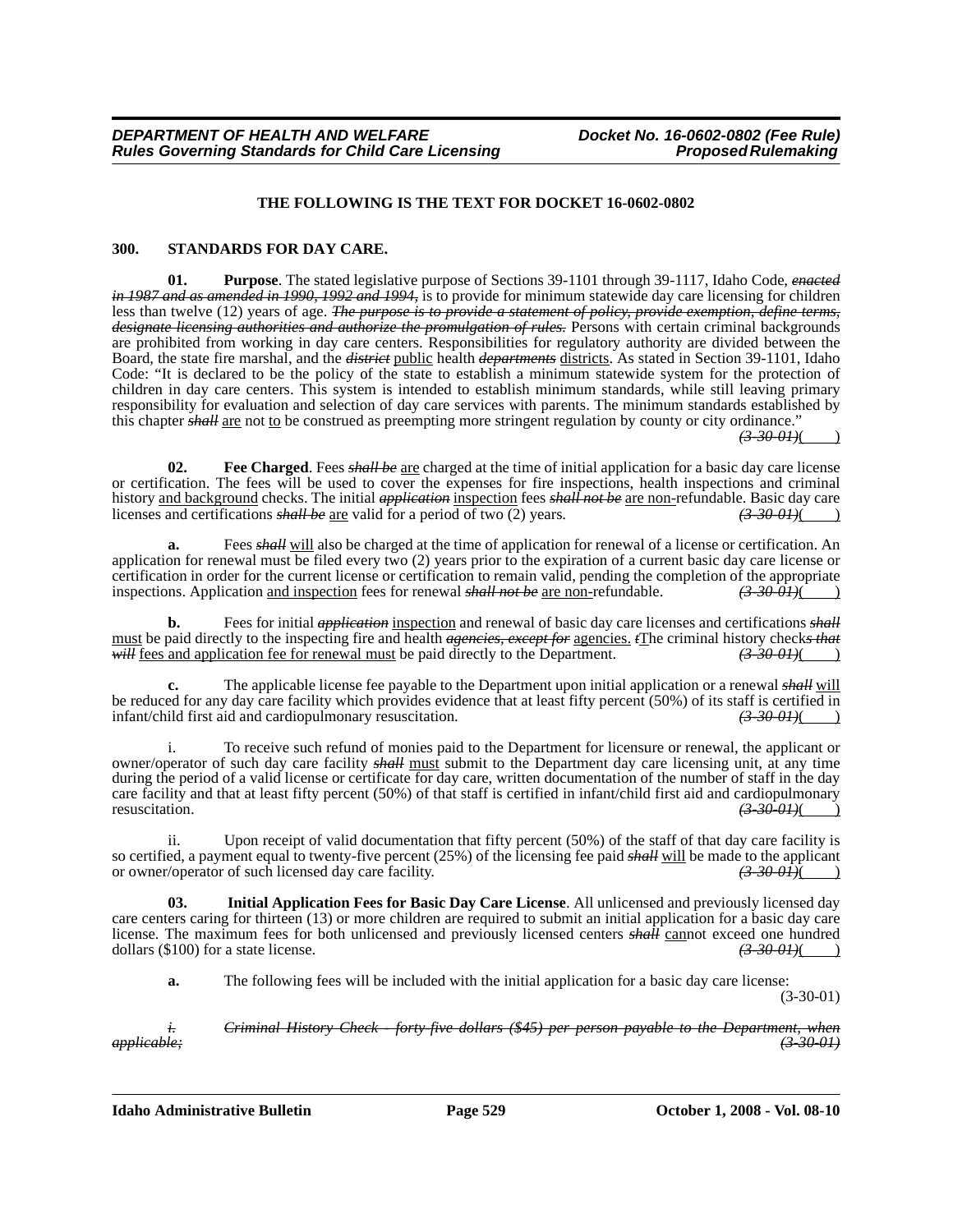i*i*. Health Inspection - thirty-five dollars (\$35) payable to the Health District; (3-30-01)

ii*i*. Fire Inspection - up to twenty dollars (\$20) payable to fire inspector or fire inspection agency; and (3-30-01)

i<del>v</del>ii. *The fee of* Criminal History Check - forty-five dollars (\$45) for the criminal history check will be charged for each licensing applicant*, owner, operator, employee and volunteer at the day care center requiring a criminal history check* and *shall be* is separate *and apart* from the application fees for health and fire inspections. The fees for criminal history checks *shall be* are the responsibility of the individual or day care center with which they are  $\frac{(3-30-01)}{2}$ 

**b.** Posting of license in a conspicuous place at the day care center is required.  $(3-30-01)$ 

**c.** The Department shall obtain a criminal history check on only those applicants, owners, operators, employees or volunteers who have direct contact with the children in care and on all other individuals twelve (12) years of age or older who have unsupervised direct contact with children in care. "Volunteers" when used in this chapter *shall* means only those persons who have direct unsupervised contact with children in care for more than twelve (12) hours in any one (1) month.  $\left(3-30-0.01\right)$ twelve  $(12)$  hours in any one  $(1)$  month.

**04. Application Fees for Renewal of Basic Day Care License**. A basic day care license must be renewed every two  $\overline{2}$ ) years. The application fee for renewal of a license *shall* cannot exceed sixty dollars (\$60). The following fees will be included with an application for renewal of a basic day care license: following fees will be included with an application for renewal of a basic day care license: *(3-30-01)*( )

| <b>a.</b> | Department - ten dollars (\$10) payable to the Department; | $(3-30-01)$ |
|-----------|------------------------------------------------------------|-------------|
|-----------|------------------------------------------------------------|-------------|

**b.** Health Inspection - thirty dollars (\$30) payable to the Health District; and (3-30-01)

**c.** Fire Inspection - up to twenty dollars (\$20) payable to fire inspector or fire inspection agency.

 $(3-30-01)$ 

**d.** It will be the responsibility of the applicant, owner, or operator of a day care center to ensure that a criminal history check is initiated within ten (10) days for staff having direct contact with children to include employees and volunteers and all other individuals twelve (12) years of age or older who have unsupervised direct contact with children in care. (3-30-01)

**05. Initial Application Fees for Certification**. All unlicensed and previously licensed group day care facilities caring for seven (7) to twelve (12) children *shall* are not *be* required to be licensed but *shall* must be certified by obtaining a fire inspection and criminal history check for <u>applicant and</u> staff. (3.30 certified by obtaining a fire inspection and criminal history check for <u>applicant and</u> staff.

**a.** The following fees shall be included with the initial application for a state certification:  $(3-30-01)$ 

i. Fire Inspection - up to twenty dollars (\$20) payable to fire inspector or fire inspection agency; (3-30-01)

#### *ii. Criminal History Check - forty-five dollars (\$45) per person payable to the Department, when applicable; and (3-30-01)*

ii*i*. *The fee of* Criminal History Check - *forty* fifty-five dollars (\$*4*55) will be charged for each certification applicant, owner, operator, employee or volunteer at the group day care facility requiring a criminal history check and *shall be* is separate *and apart* from the application fee for a fire inspection and *shall be* is the responsibility of the individual or group day care facility.  $(3-30-01)()$ 

**b.** The fire inspection certification and verification of the required criminal history check *shall* must ble for inspection on the premises.  $\left(3\text{-}30\text{-}01\right)$ be available for inspection on the premises.

**c.** The Department *shall* obtains a criminal history check on only those applicants, owners, operators, employees, or volunteers and all other individuals twelve (12) years of age or older who have unsupervised direct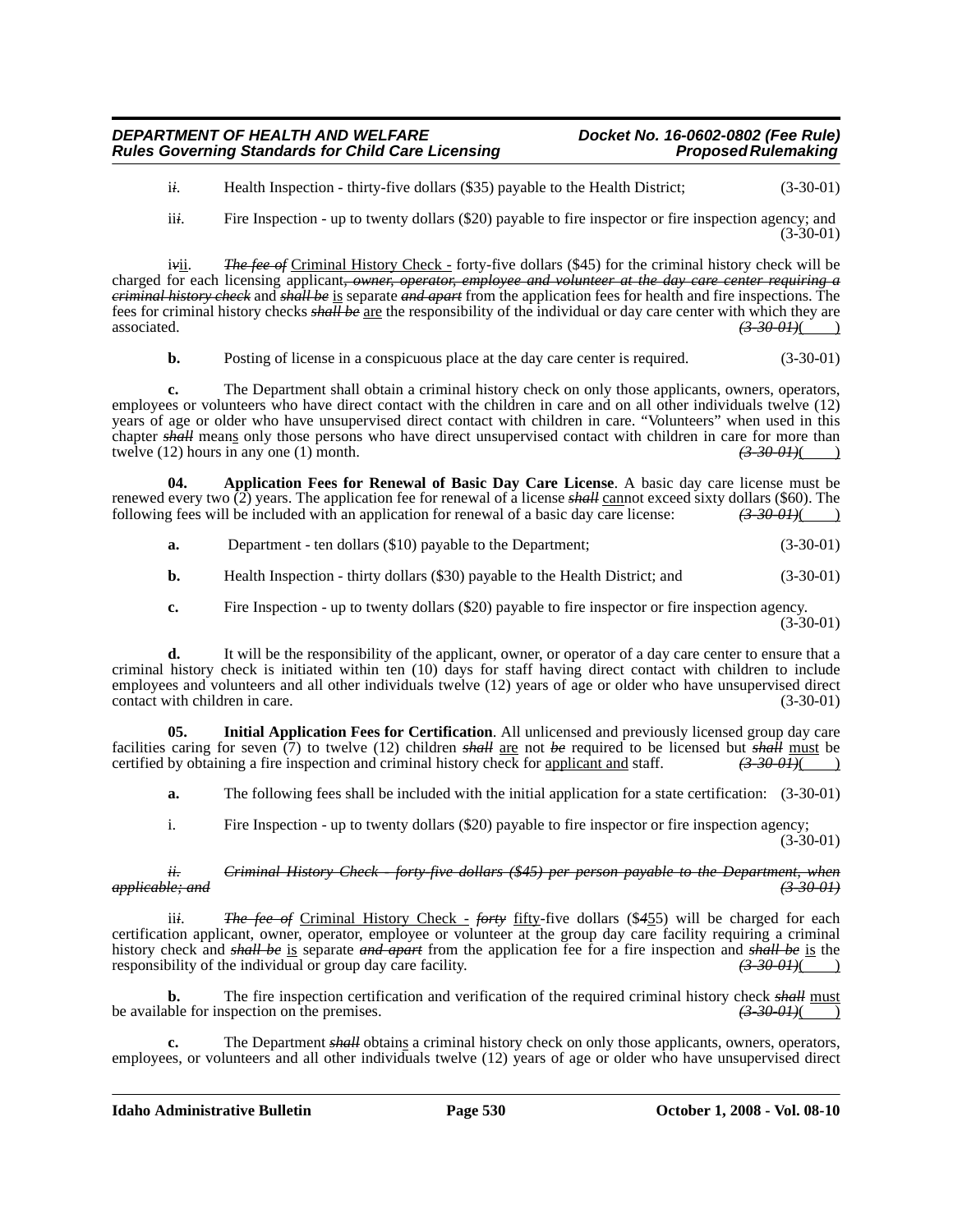#### *DEPARTMENT OF HEALTH AND WELFARE Docket No. 16-0602-0802 (Fee Rule)* **Rules Governing Standards for Child Care Licensing**

contact with children in care.  $\left(3-30-01\right)$ 

**06. Application Fee for Renewal of Certification**. A certification must be renewed every two (2) years. The application fee for renewal of a certification *shall* will not exceed thirty dollars (\$30). The following fees will be included with the application for renewal of certification:  $\left(3.30, 4.30, 0.01\right)$ will be included with the application for renewal of certification:

| а. | Department - ten dollars (\$10) payable to the Department; and | $(3-30-01)$ |
|----|----------------------------------------------------------------|-------------|
|----|----------------------------------------------------------------|-------------|

**b.** Fire Inspection - up to twenty dollars (\$20) payable to fire inspector or fire inspection agency. (3-30-01)

**c.** It will be the responsibility of the applicant, owner or operator of a group day care facility to ensure that any employees and volunteers having direct contact with children have, upon employment or assignment, a criminal history check initiated within ten (10) days for staff. (3-30-01)

**07. Voluntary Compliance by Group Day Care Facilities for Basic Day Care License**. A group day care facility may elect voluntarily to secure a basic day care license and must meet the same requirements as for day care centers. Group day care facilities wishing to apply for a basic day care license must comply in all cases with the requirements of a fire inspection, health inspection and criminal history check. Group day care facilities electing to secure a basic day care license shall will be charged the same fees as for day care centers.  $\left(3.300$ secure a basic day care license *shall* will be charged the same fees as for day care centers.

**08. Family Day Care Homes**. Family day care homes caring for six (6) or fewer children are not required to have a basic day care license or certification. A family day care home may, however, elect voluntarily to secure a basic day care license and must meet the same requirements as for day care centers. Family day care homes wishing to apply for a basic day care license must comply with the requirements of a fire inspection, health inspection and criminal history check, when required. Family day care homes electing to secure a basic day care license *shall* will be charged the same fees as for day care centers.  $\left(3-30-01\right)$ 

**09. Procedure for Criminal History Checks**. The Department is hereby authorized to obtain and submit criminal history checks with fingerprints on applicants, owners, operators, employees and volunteers of day care centers, group day care facilities and family day care homes, when the home wishes to voluntarily comply with the requirements for a basic day care license. The criminal history check *shall be* is conducted *pursuant to* under Sections 39-1113 and 56-1004A, Idaho Code, and IDAPA 16.05.06, "Criminal History and Background Checks." *There shall be no additional fee charged for this criminal background check.* Criminal history checks are required on employees, volunteers, and all other individuals twelve (12) years of age or older who have unsupervised direct contact with children in care. Basic day care licenses, certifications and/or day care provider permits *shall* will be used as a means of verifying that no record has been found *pursuant to* under Sections 39-1113 and 39-1115(3), Idaho Code, on licensing and certification applicants, owners, operators, employees and volunteers requiring criminal history checks. *(3-30-01)***( ) (3-30-01)** 

### **10. Temporary Basic Day Care Licenses, Certifications, and Day Care Provider Permits**.

(3-30-01)

**a.** The Department may issue temporary basic day care license, temporary certifications and temporary day care provider permits to licensing or certification applicants pending the completion of the necessary day care inspections or criminal history checks. The Department may also issue temporary day care provider permits to day care providers who are owners, operators, employees and volunteers pending the completion of the criminal history check. All temporary basic day care licenses, temporary certifications and temporary day care provider permits  $shall$  will be issued under the following conditions: permits *shall* will be issued under the following conditions:

i. *Shall be i*Issued for a period not to exceed one hundred twenty (120) days, unless otherwise extended by the Department. *(3-30-01)*(*)* 

ii. Applicants, owners, operators, employees and volunteers requiring a criminal history check properly completing and signing a notarized self-declaration certifying that they have never been found guilty of or received a withheld judgement for any of the crimes enumerated in Sections 39-1113 and 39-1115(3), Idaho Code, pending the completion of the criminal history check. (3-30-01)